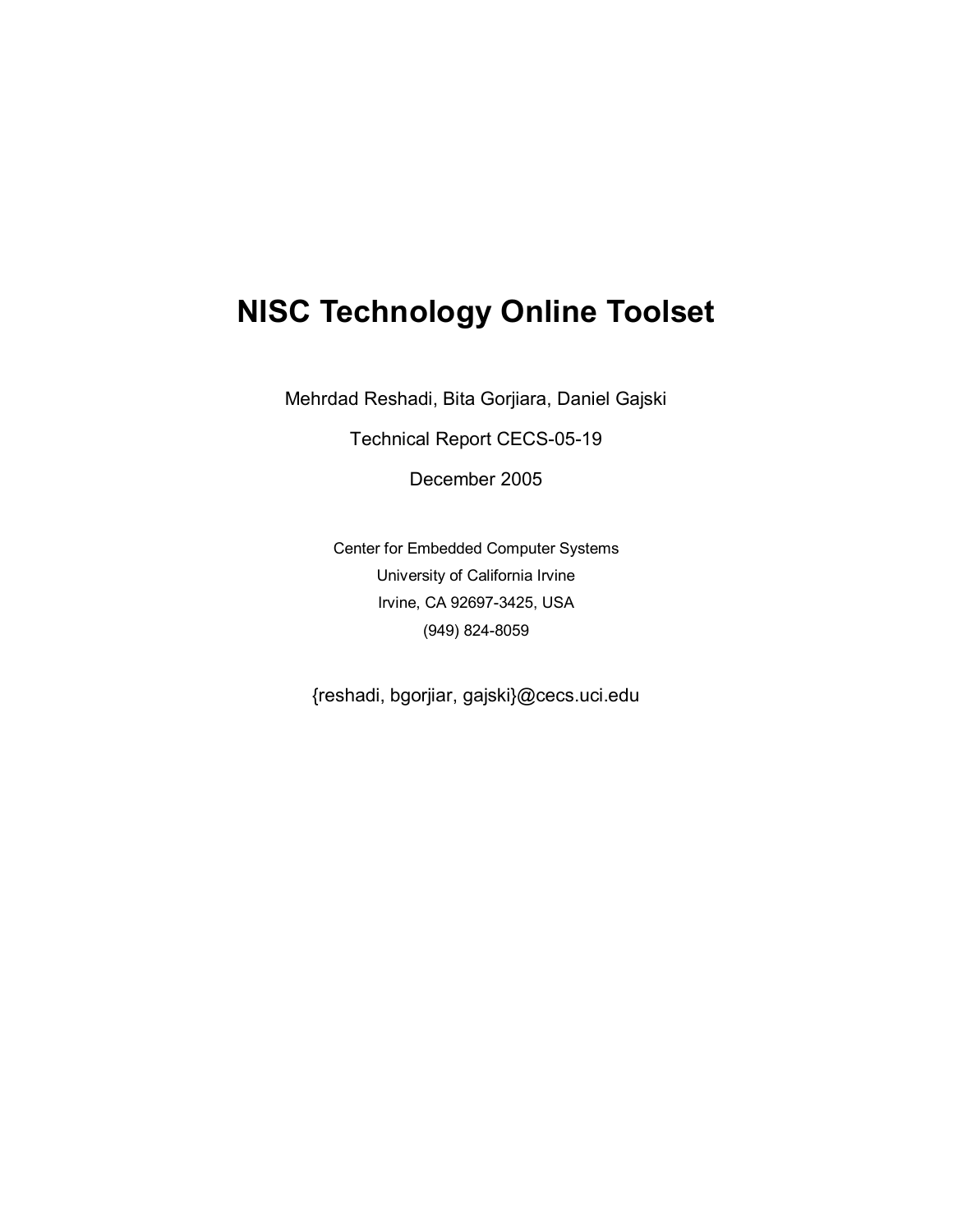# **NISC Technology Online Toolset**

Mehrdad Reshadi, Bita Gorjiara, Daniel Gajski

Technical Report CECS-05-19

December 2005

Center for Embedded Computer Systems University of California Irvine Irvine, CA 92697-3425, USA (949) 824-8059

{reshadi, bgorjiar, gajski}@cecs.uci.edu

#### Abstract

We are currently developing the NISC technology at CECS at UC Irvine. The main goal of this technology is to simplify the design of custom processors. It simplifies the process by removing the instruction abstraction from processor. Consequently, the compiler for a NISC processor is more complex because it must combine compilation / synthesis techniques. The current online toolset (at http://www.cecs.uci.edu/~nisc) demonstrates this technology. At this link, the user can provide the program C code and processor netlist (user may upload these files or select from predefined examples) and the tool compiles the program on the datapath and generates several outputs including views of pipeline and simulatable Verilog codes.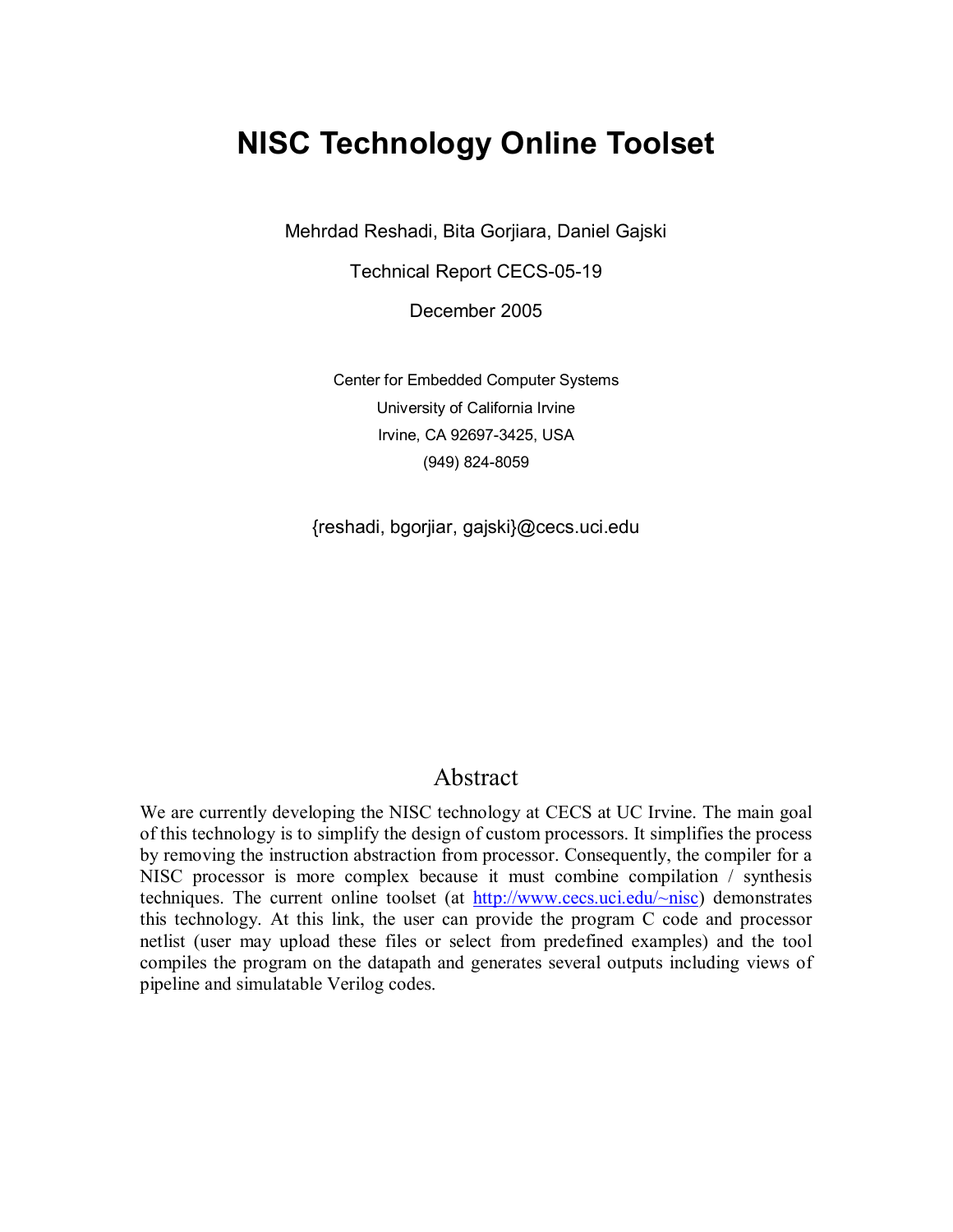## Table of contents

| $\mathbf{1}$   |         |  |
|----------------|---------|--|
| $\overline{2}$ |         |  |
| 3              |         |  |
| $\overline{4}$ |         |  |
|                | 4.1     |  |
|                | 4.2     |  |
|                | 4.2.1   |  |
|                | 4.2.2   |  |
|                | 4.2.3   |  |
|                | 4.2.4   |  |
|                | 4.2.5   |  |
| 5              |         |  |
| 6              |         |  |
|                | 6.1     |  |
|                | 6.2     |  |
|                | 6.3     |  |
|                | 6.3.1   |  |
|                | 6.3.2   |  |
|                | 6.3.3   |  |
|                | 6.3.3.1 |  |
|                | 6.3.3.2 |  |
|                | 6.3.3.3 |  |
|                | 6.4     |  |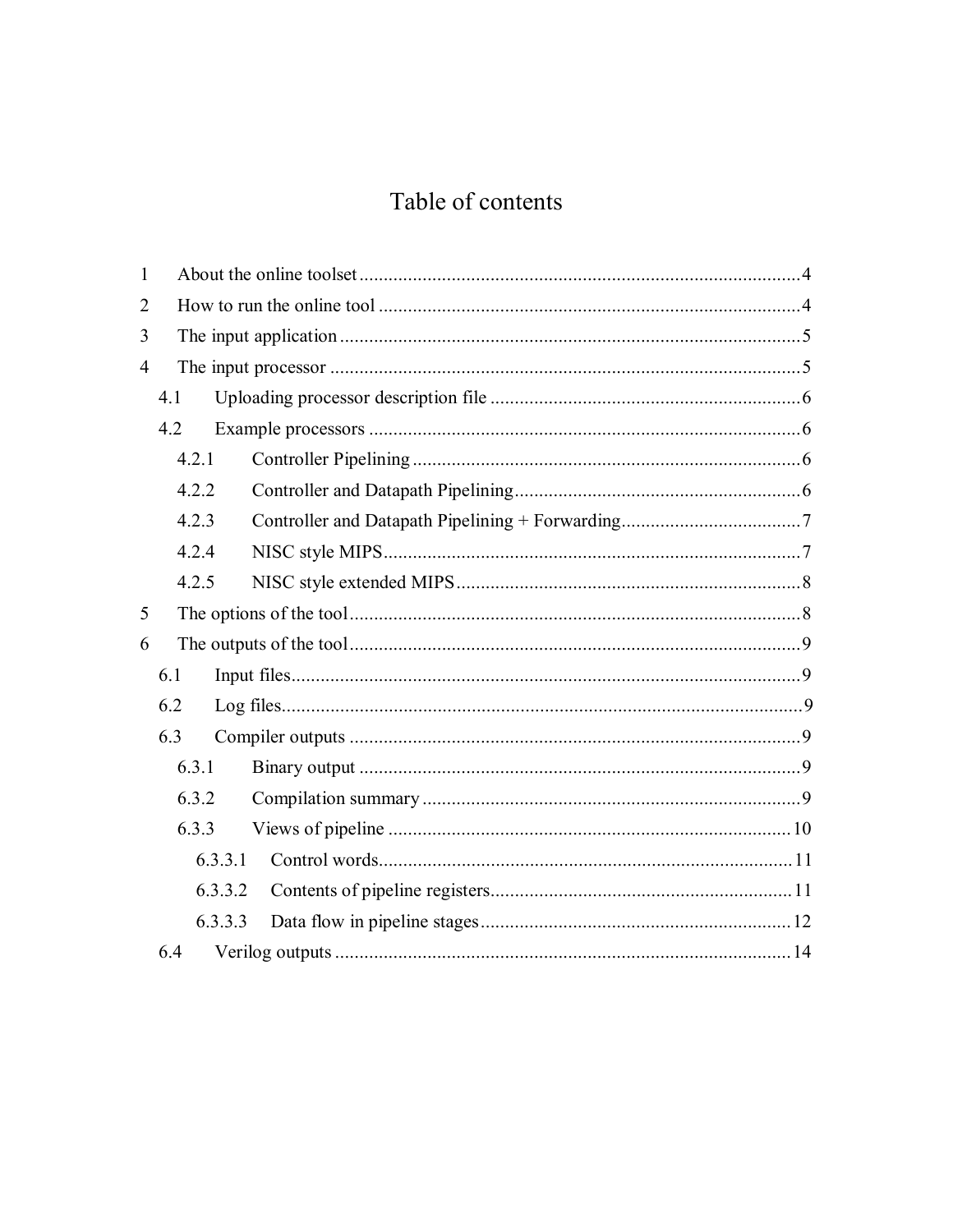# **NISC Technology Online Toolset**

Mehrdad Reshadi, Bita Gorjiara, Daniel Gajski

(reshadi, bgorjiar, gajski)@cecs.uci.edu

# **1 About the online toolset**

We are currently developing the NISC technology at CECS at UC Irvine. The main goal of this technology is to simplify the design of custom processors. It simplifies the process by removing the instruction abstraction from processor. Consequently, the compiler for a NISC processor is more complex because it must combine compilation / synthesis techniques.

In the NISC design flow, an application written in C as well as the netlist of datapath is input to the NISC toolset. Using these tools, first the application is compiled on the datapath and then the proper control word for each cycle of execution is produced. Finally the tools generate (a) the simulatable and synthesizable RTL (Verilog) of the complete NISC processor and (b) the contents of NISC control / data memory.

The current online NISC toolset (at  $\frac{http://www.eecs.uci.edu/~nisc)}{http://www.eecs.uci.edu/~nisc)}$  demonstrates this technology. At this link, the user can provide the program C code and processor netlist (user may upload these files or select from predefined example) and the tool compiles the program on the datapath and generates several outputs including views of pipeline and simulatable Verilog codes.

The NISC compiler, used in the online tool, is a stable version that does not include any code generation optimizations. Exclusion of optimizations also reduces the work load on our server. Only standard front end optimizations on the input C code is included in this online demo. In this document, we first explain how to run the tool in Section 2 and then describe the inputs and outputs of the tool.

# **2 How to run the online tool**

The interface of the tool is simple and straight forward. To run the tool, follow these steps:

- 1. Press the *Start* to go to the *Application* page.
- 2. Input your code or select one of the available examples and then press *Next*.
- 3. Upload your processor description file or select one of the available examples and then press the *Next*.
- 4. Select the proper compiler options and then press the *Compile* button.
- 5. Wait until the results are ready. If there was any error, check the log files to resolve the error.

Notes: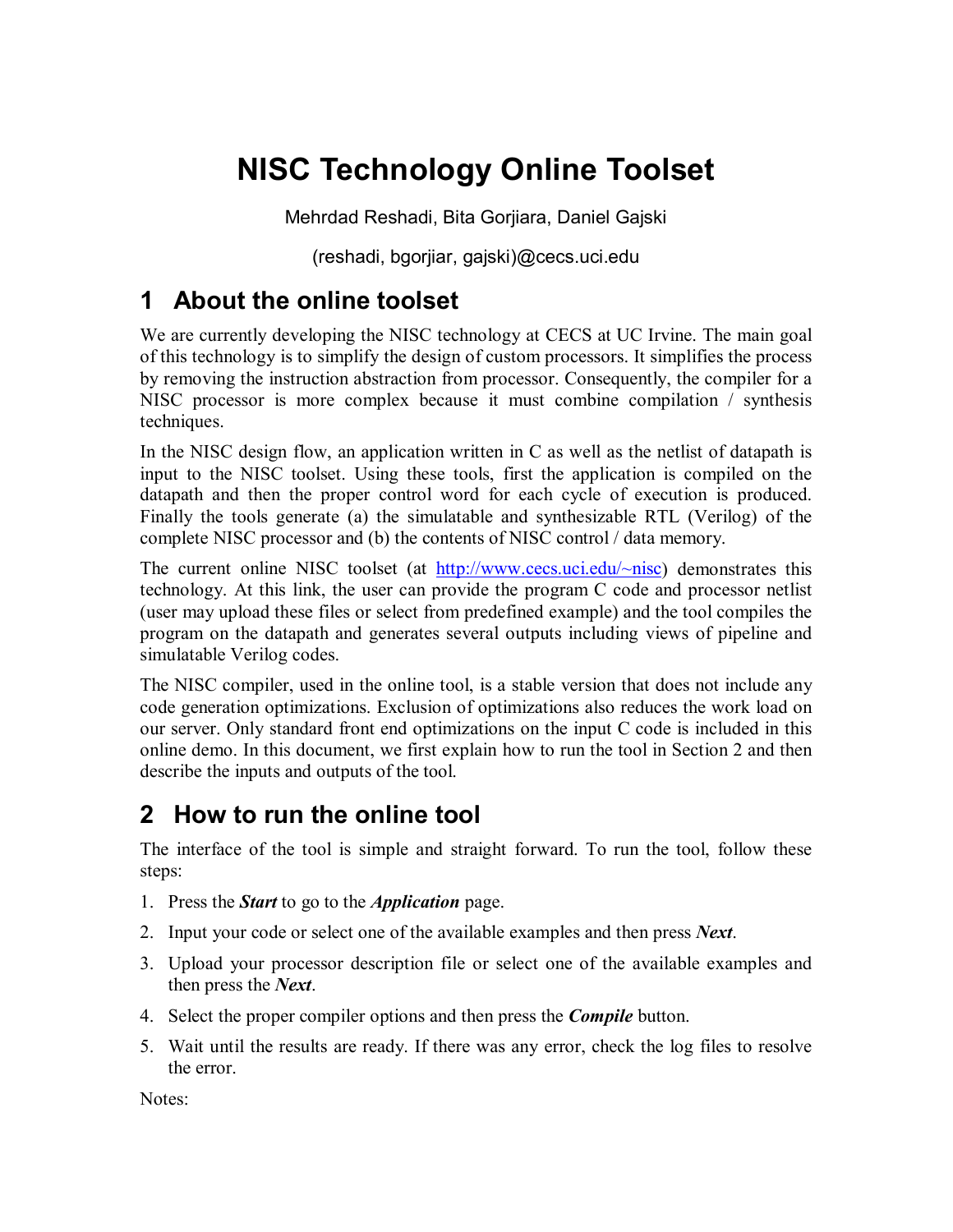\*\*\*After the first run of the demo, you can repeat the above steps in any order using the menu on the top of each page.

\*\*\* At the top of each page, you can find a link to the help file that explains the contents and operations of that page.

# **3 The input application**

The C code is first compiled to a 3-address code and then mapped to the given datapath. The supported operations and data types in the program depend on the components in the architecture. For example, to compile a C code that has a multiplication or division, the given architecture must have at least one multiplier or divider, respectively.

Currently, every thing in C-language is supported, except:

- · Standard libraries: you cannot #include any of the standard libraries such as stdio.h. Note that we are compiling the application on a single processor that does not have an OS or I/O (yet). Therefore, I/O function calls such as printf or OS calls such as malloc are meaningless in this setup. However, other standard library functions, e.g. string manipulators, can be used in the program if the source code of the body of these functions is also included in the input program.
- Function pointers and indirect call/jumps: at this point, we do not support indirect jumps, therefore (a) function pointers, (b) indirect call/jumps, and (c) switch statements that are converted to a jump table (this may happen if the case statements form a sequence of integral values) are not supported.
- Memory block copy / init: a struct or string variable that is treated as a normal variable (and not a pointer) may cause a compiler error indicating that "a cpblk or initblk operation is not supported". Some of the cases that may cause this problem includes:
	- Initializing an array of strings in the declaration. For example char  $x$ [][]={"S1", "S2"};
	- Copying one struct variable to another.
	- Passing a struct variable as the parameter of a function, or returning a struct value in a function.
- Floating point operations and variables: At this point we do not have Verilog components with floating point operands in our Verilog library. Therefore, floating point is not supported.

# **4 The input processor**

You can either upload your own processor description file, or select one of the example processors.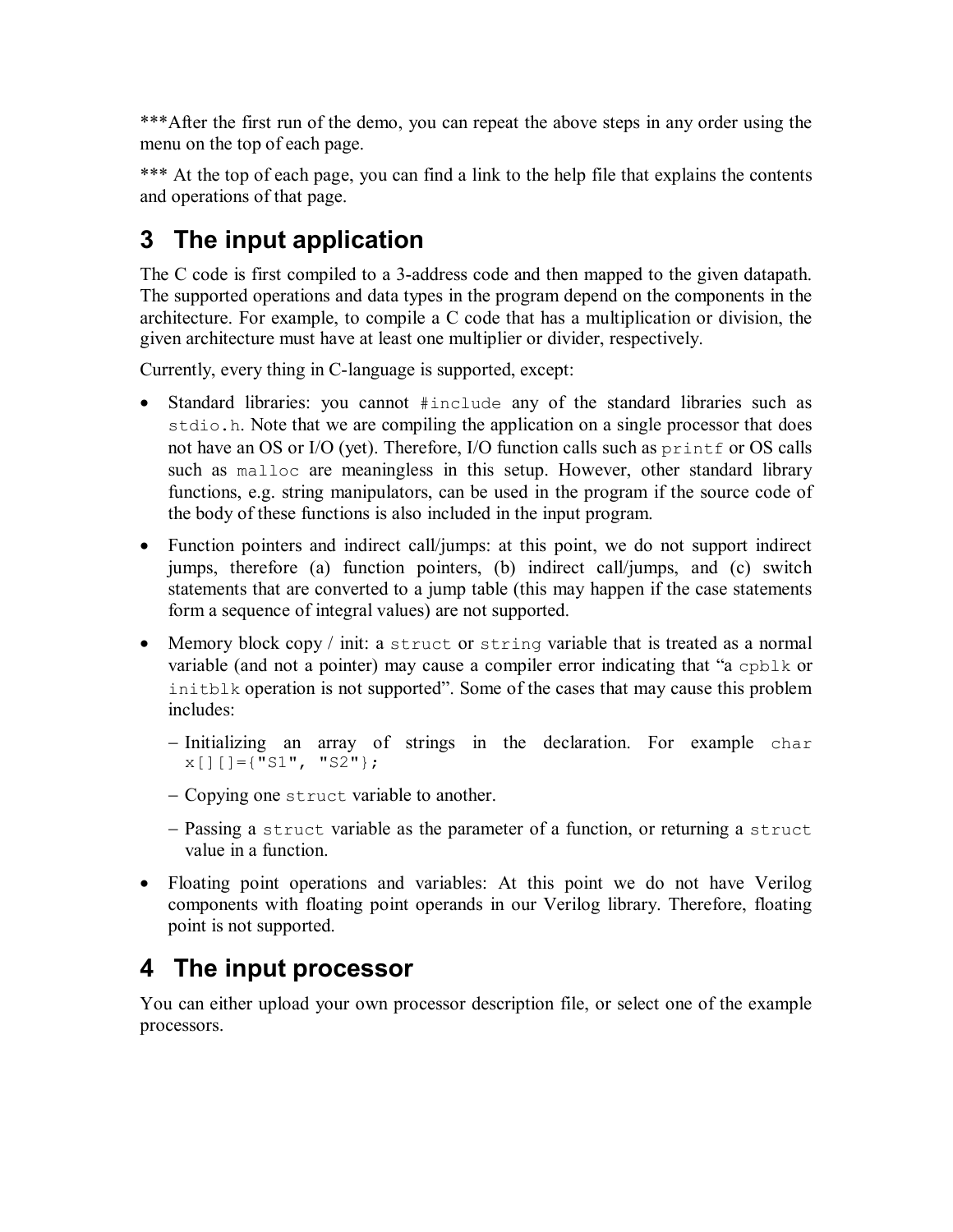### *4.1 Uploading processor description file*

You can specify your own processor using our Generic Netlist Representation (GNR) [?]. GNR is a set of (a) component instantiations, (b) component connections, and (c) annotation specifications. One good approach is to select an example processor, download and save the corresponding file on your hard disk from the results page, modify the file, and upload it back in the *Processor* page.

### *4.2 Example processors*

### **4.2.1 Controller Pipelining**

The datapath of this processor is not pipelined. The control path (activated for jumps) has two registers (control word register and status register).



### **4.2.2 Controller and Datapath Pipelining**

Both datapath and control path of this processor are pipelined.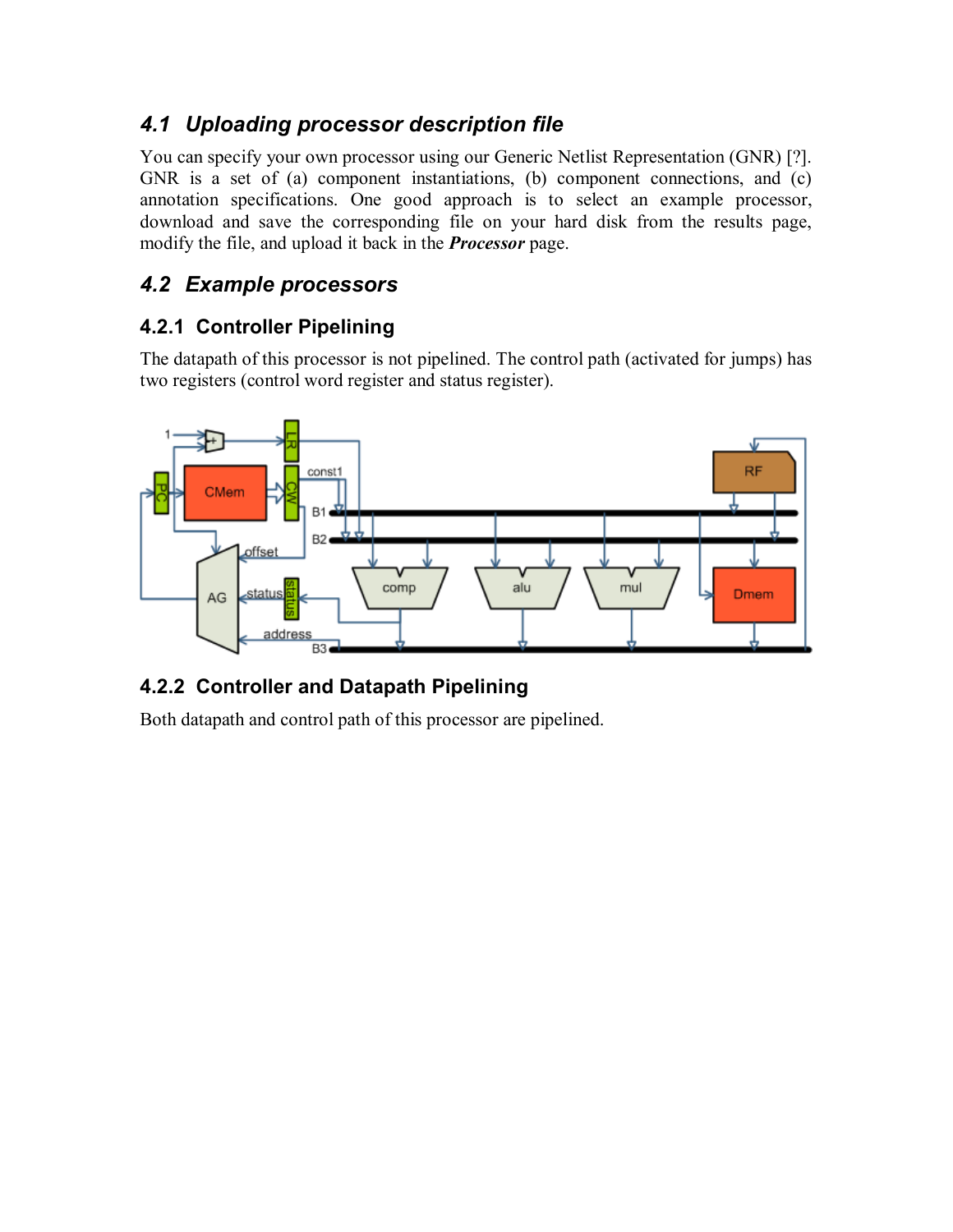

### **4.2.3 Controller and Datapath Pipelining + Forwarding**

Both datapath and control path of this processor are pipelined. Additionally, the outputs of components are forwarded to the input of other components.



#### **4.2.4 NISC style MIPS**

The datapath of this processor is the same as the datapath of a MIPS processor. However, the controller is a NISC style controller and does not have any instruction decoder.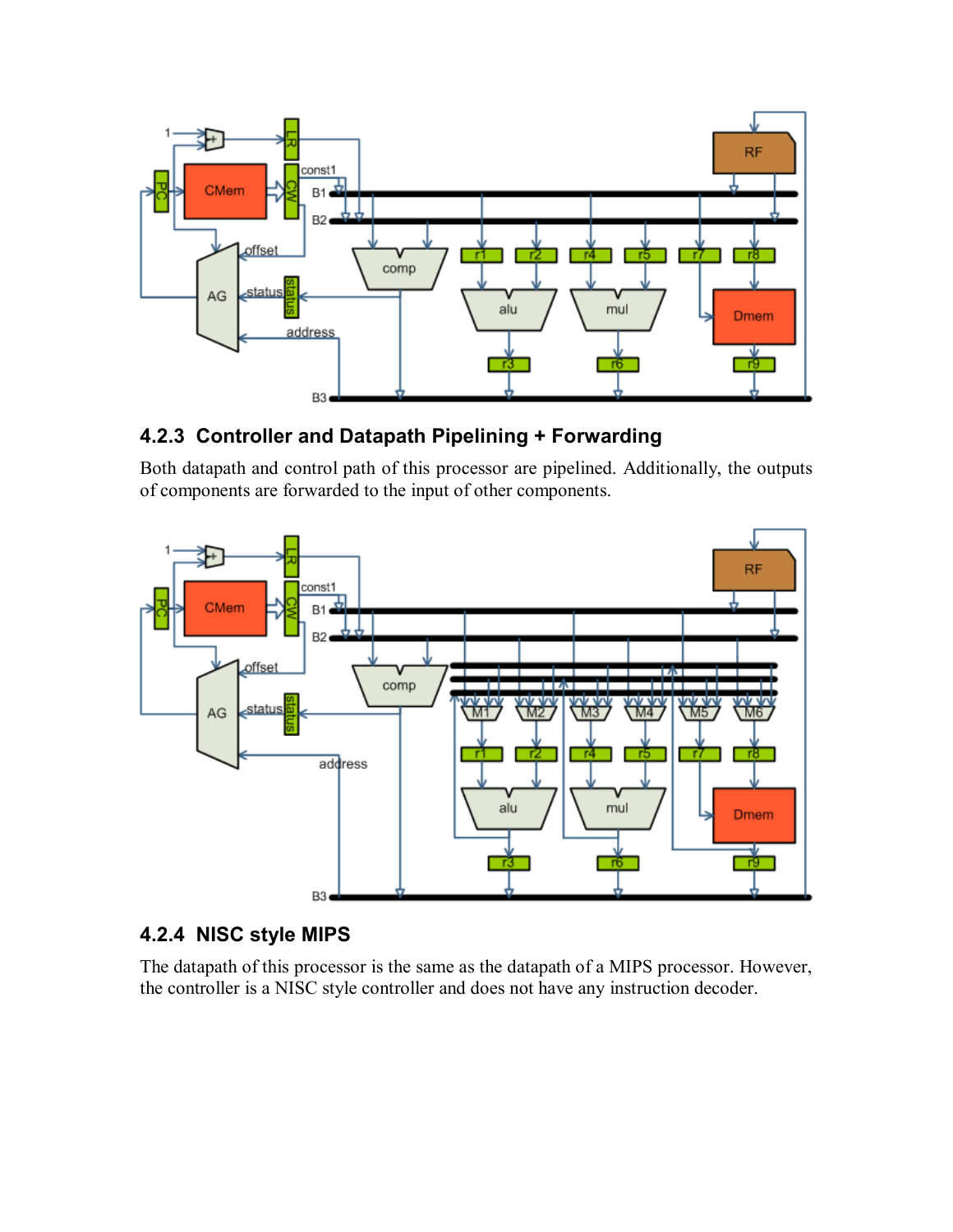

### **4.2.5 NISC style extended MIPS**

This is an extended version of the MIPS processor datapath. An extra ALU and a DIVIDER component are added to the datapath. Note that in this processor, the data forwarding paths are not uniform. The output of *alu1* is forwarded only to its left input (and not both inputs). Similarly, the output of *mul* is forwarded to its right input and the right input of *alu1*.



# **5 The options of the tool**

In the *Compile* page you can select different options that control the behavior of the tool. In this page, you can also see the program code and the processor GNR file that are used as inputs of the NISC toolset.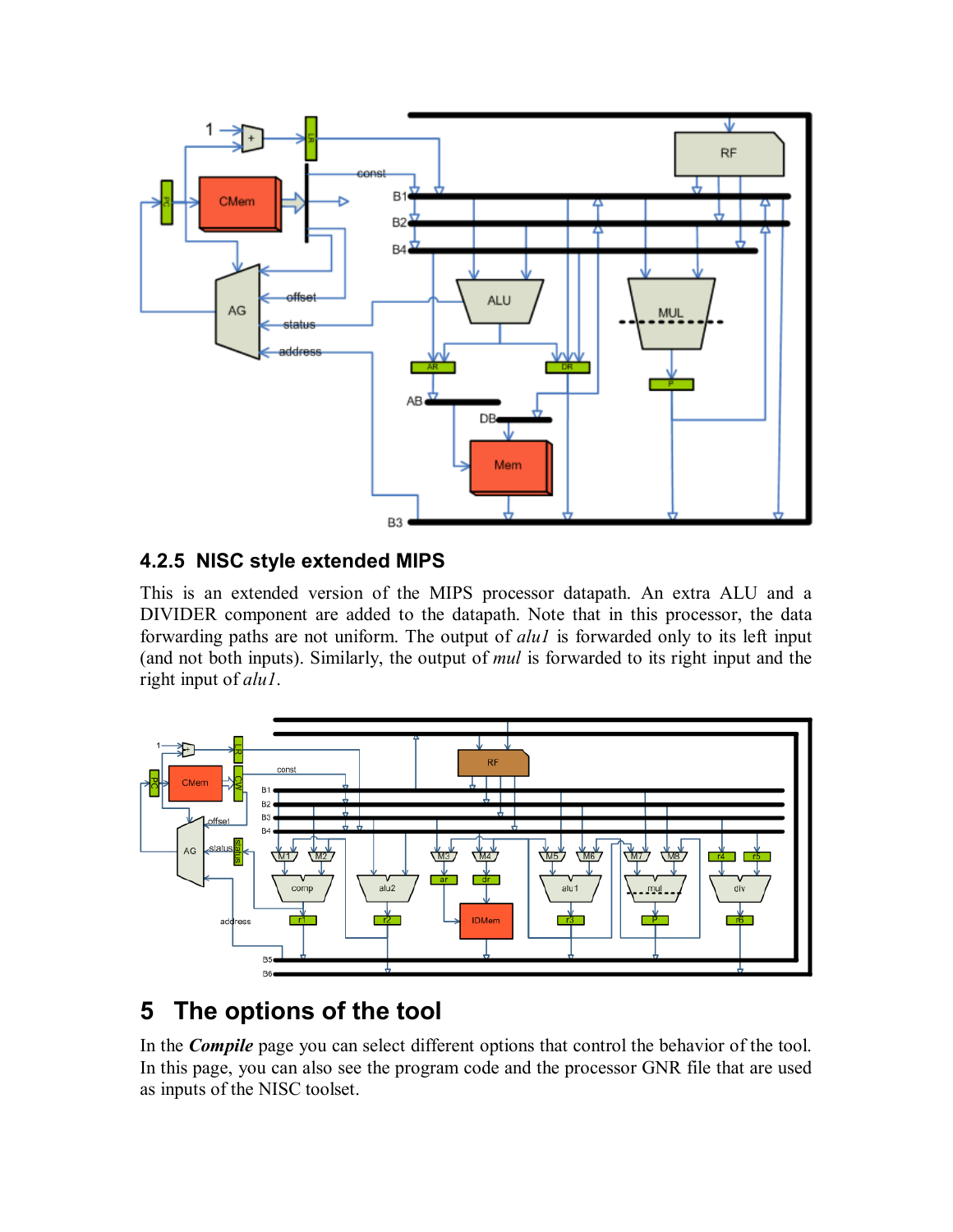You can select the following options:

- · **Optimize application code:** by selecting this option the C code of the application is optimized. These are standard architecture independent optimizations that are implemented by the front end. We use Microsoft $\&$  Visual C++ 2003 as front end.
- · **Generate CFG/DFG graphs:** by selecting this option, the Control Flow Graph (CFG) and Data Flow Graph (DFG) of each function in the C code are generated.
- · **Generate Verilog:** by selecting this option, the Verilog files of the processor and its control/data memory contents are generated.

# **6 The outputs of the tool**

In the *Results* page, there are four groups of files. Each group is explained in the following sections.

## *6.1 Input files*

This group contains the following files:

- Application source code: the C code of the input program
- Processor code: the GNR file of input processor.

### *6.2 Log files*

This group contains the log files that report the status of different tools. These files include:

- · GNR processor log shows the warnings and errors that are encountered during processing the processor GNR file. It also includes the errors that might have been encountered by the (a) C compiler front end, (b) NISC compiler, or (c) the Verilog generator.
- · C compiler build log shows the status of the C compiler and the list of possible errors and warning that are encountered during processing of program C code.
- NISC compiler log shows the timing and warnings corresponding to various phases of the NISC compiler that maps the program (after converting to 3-address operations) on the given processor.

### *6.3 Compiler outputs*

#### **6.3.1 Binary output**

The "Binary output" file shows the contents of control/data memory.

### **6.3.2 Compilation summary**

The "Compilation summary" file shows some statistics for each function in the program.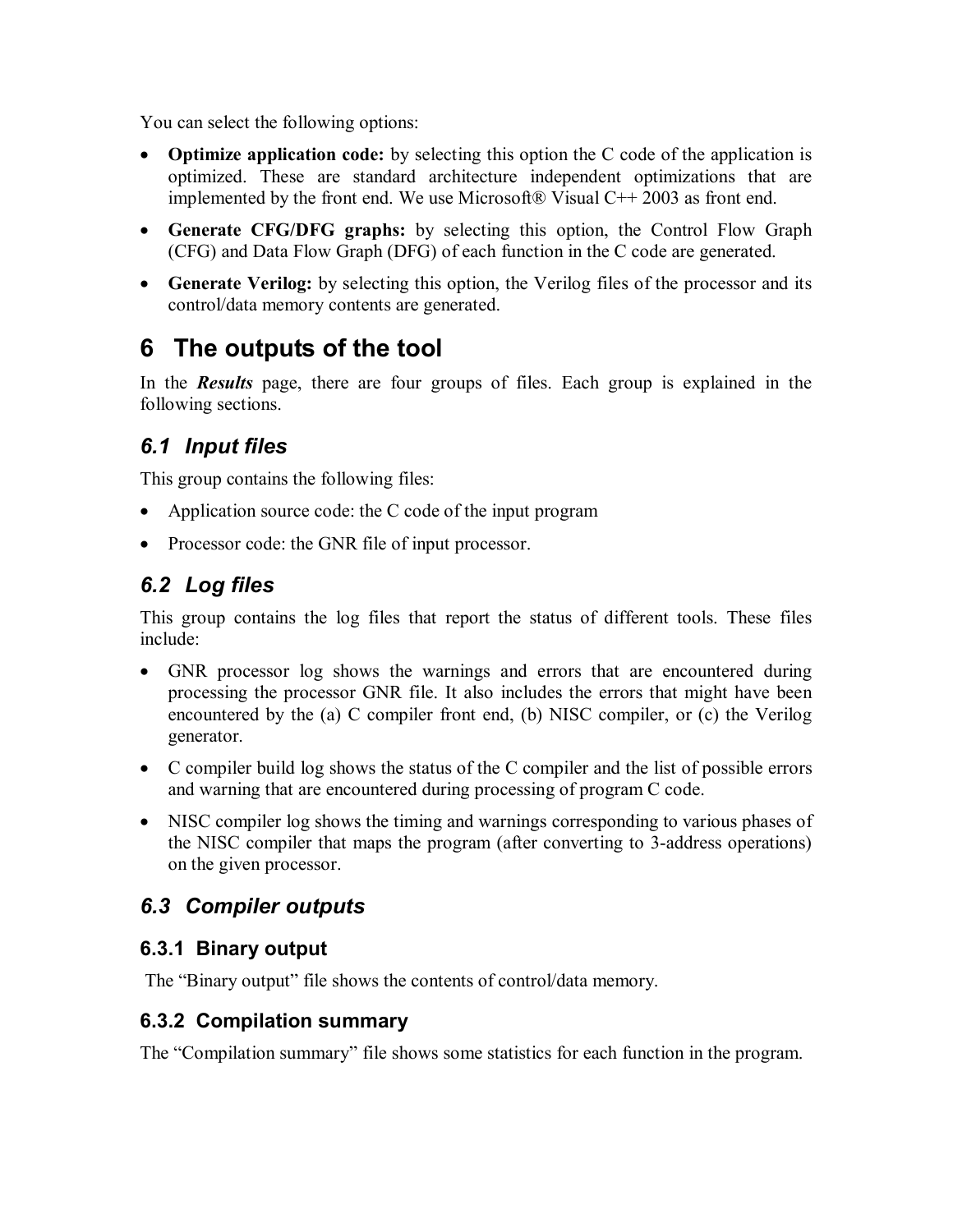### **6.3.3 Views of pipeline**

The NISC compiler generates several HTML output files that represent different views of the pipeline components during execution of the program. These pipeline view (PV) files have a similar structure but present different set of information.

Functions of the program are listed at the top of a PV file. Each function in the program has a section in the PV file that includes: name, storage binding, CFG/DFG of that function, and the status of pipeline during execution of basic block of that function.

Figure 1 shows the first three columns of the PV table of a sample main function. The first column of the table shows the clock cycle starting from the beginning of a basic block and the third columns shows the value of program counter (PC) in that clock. The second column shows the schedule of 3-address operations of the program. A 3-address operation is an expression that performs an operation on variables, constants and registers. For example, in Figure 1, in clock cycle 0, the value of stack pointer  $($   $\$   $\$   $\$   $\$  s  $\$   $\)$  is added with constant 4 and stored in the temporary variable t146. The registers of the architecture are shown with \_\_\$reg-name. For example, \_\_\$SP is stack pointer (that points the top of stack),  $\frac{1}{5}$   $\frac{1}{5}$  s frame pointer (that points to the beginning of the stack of current function),  $\sharp$   $\exists$  ER is link register (that stores the return address of a function call), and  $\frac{SRF(3)}{SRF(3)}$  is register index 3 in register file RF.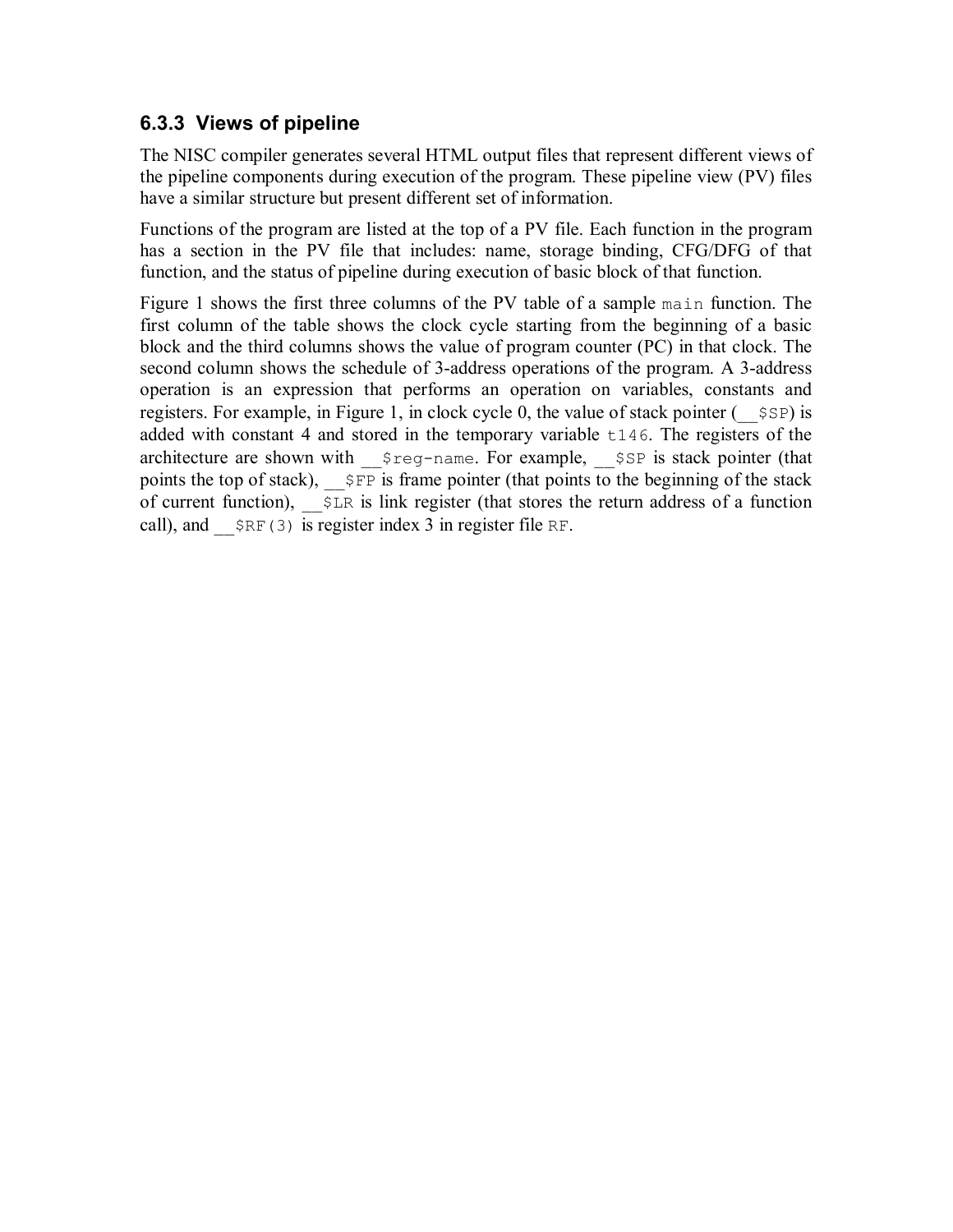| clock | operation                                | PC |
|-------|------------------------------------------|----|
|       | $O(10)$ : \$bb0                          |    |
| 0     | t146=( \$SP+4);                          | 10 |
| 1     | t143: *(__\$SP)= __\$LR:                 | 11 |
| 2     | t147: *(t146)= \$FP;                     | 12 |
| 3     | по-ор                                    | 13 |
| 4     | t125: \$FP:= \$SP;                       | 14 |
| 5     | t150=(\$FP+8);                           | 15 |
| 6     | t128=(\$SP+main.stackSize);              | 16 |
| 7     | t129: \$SP:= t128 t151: *(t150)= \$RF(3) | 17 |
| 8     | по-ор                                    | 18 |
| 9     | no-op                                    | 19 |
| 10    |                                          |    |
|       | $1(20)$ : \$bb1                          |    |
| 0     | t115=(\$FP+-4);                          | 20 |
| 1     | no-op                                    | 21 |
| 2     | t116: *(t115)= 0:                        | 22 |
| 13    | Inn-an                                   | 23 |

### main | storage bindings | CFG | DFG | Methods list |

**Figure 1- The common part of pipeline view (PV) files.** 

In the rest of this section, we describe the specific PV tables that are generated by the tool.

#### **6.3.3.1 Control words**

The "Control words" PV file shows the control word and components' control bits in each clock cycle. The main structure of this PV and the first three columns of the tables are as described in Section 6.3.3. The fourth column of the tables shows the hexadecimal value of the control word for the corresponding PC value. The rest of the columns of the tables, show the binary values of the control ports of the components of the datapath. The header of each column shows the name of the corresponding control port as well as the bit-slice in the control word that corresponds to that control port.

#### **6.3.3.2 Contents of pipeline registers**

The "Contents of pipeline registers" PV file shows the value of registers in the datapath in different clock cycles. The main structure of this PV and the first three columns of the tables are as described in Section 6.3.3. The rest of the columns show the value of the registers. Figure 2 shows contents of pipeline registers after compiling a sample main function on the example architecture shown in Section 4.2.2. In this example, execution of 3-address operation  $t146=$  \$SP+4 starts at clock cycle 0 when PC points to address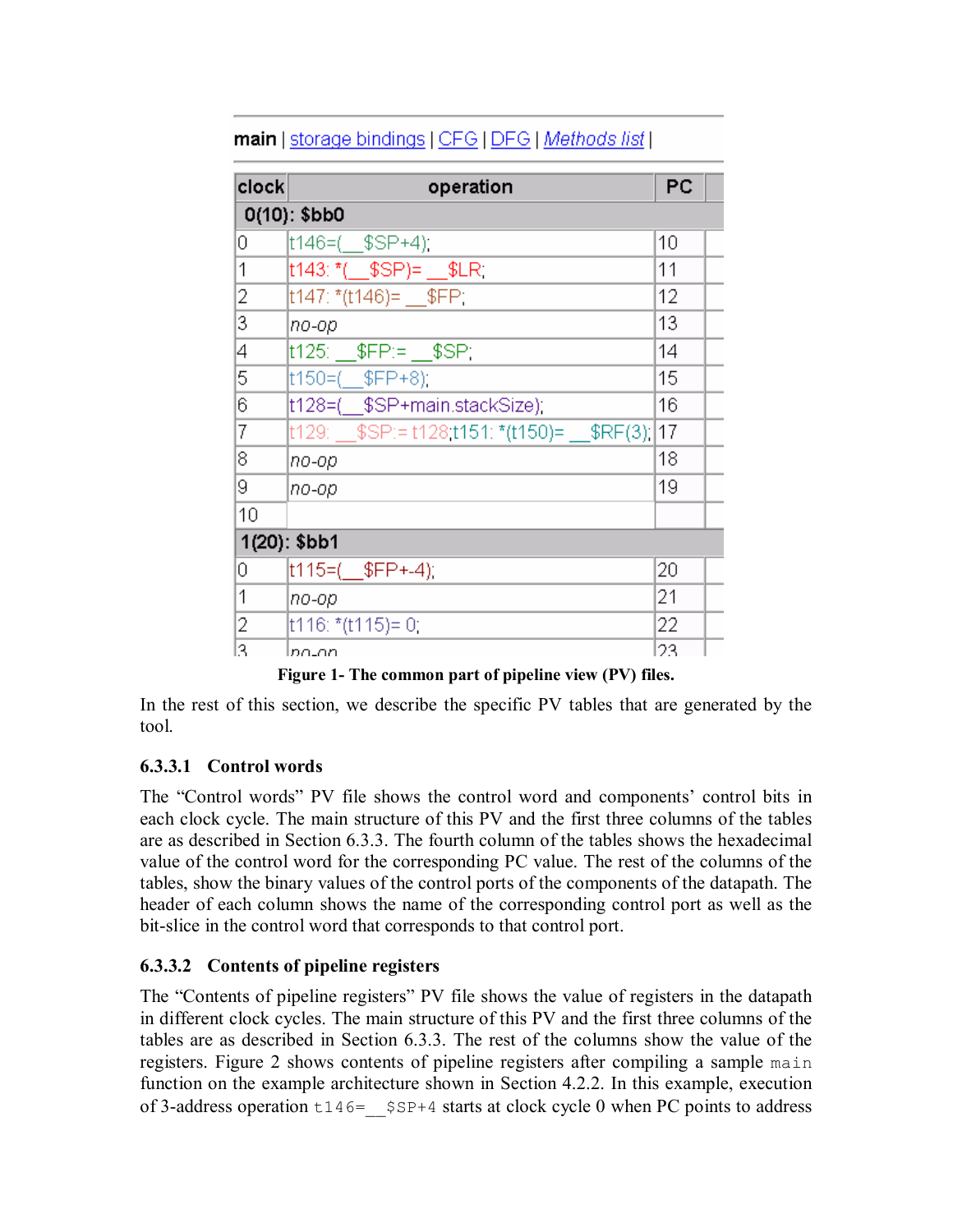10. In cycle 1, the CW register contains a value 4 in its constant field. In cycle 2, registers r1 and r2 contain the value of  $\frac{1}{5}$  specifier and constant 4, respectively. The result of addition (t146) is first loaded into register  $r3$  in cycle 3 and then loaded into register file RF in cycle 4. Note that the colors of data values correspond to the operations (in the second column) that is using or generating them.

|                | main   storage bindings   CFG   DFG   Methods list |    |          |                           |                    |                        |       |                     |                  |       |    |        |           |
|----------------|----------------------------------------------------|----|----------|---------------------------|--------------------|------------------------|-------|---------------------|------------------|-------|----|--------|-----------|
| clock          | operation                                          |    | PC \$0LR | cwFields                  | r1                 | r <sub>2</sub>         |       | $r3$ $r4$ $r5$ $r6$ | r7               | r8    | r9 | status | <b>RF</b> |
|                |                                                    |    |          |                           | $O(10)$ : \$bb0    |                        |       |                     |                  |       |    |        |           |
| $ 0\rangle$    | $t146=($ $$SP+4)$ ;                                | 10 |          |                           |                    |                        |       |                     |                  |       |    |        |           |
| 11             | $ t143;$ *( $$SP$ )= $$LR;$                        | 11 |          | 4.                        |                    |                        |       |                     |                  |       |    |        |           |
| 2              | $ t147;$ * $(t146)$ = \$FP;                        | 12 |          |                           | \$SP 4             |                        |       |                     |                  |       |    |        |           |
| $\overline{3}$ | no-op                                              | 13 |          |                           |                    |                        | t146. |                     | \$SP             | \$LR. |    |        |           |
| 4              | t125: __\$FP:= __\$SP;                             | 14 |          |                           |                    |                        |       |                     | t146.            | \$FP. |    |        | t146.     |
| 5              | t150=(\$FP+8);                                     | 15 |          |                           |                    |                        |       |                     |                  |       |    |        |           |
| 6              | t128=(\$SP+main.stackSize);                        | 16 |          | 8.                        |                    |                        |       |                     |                  |       |    |        | - \$SP.   |
| 7              | t129: \$SP:= t128:t151: *(t150)= \$RF(3): 17       |    |          | main.stackSize   \$FP   8 |                    |                        |       |                     |                  |       |    |        |           |
| 8              | no-op                                              | 18 |          |                           |                    | \$SP   main.stackSize, | t150. |                     |                  |       |    |        |           |
| l9             | no-op                                              | 19 |          |                           |                    |                        | t128. |                     | t <sub>150</sub> | RF(3) |    |        | t150,     |
| 10             |                                                    |    |          |                           |                    |                        |       |                     |                  |       |    |        | $t128$ .  |
|                |                                                    |    |          |                           | $1(20)$ . \$bb1    |                        |       |                     |                  |       |    |        |           |
| $ 0\rangle$    | $ t115=($ \$FP+-4);                                | 20 |          |                           |                    |                        |       |                     |                  |       |    |        |           |
| 11             | no-op                                              | 21 |          | -4.                       |                    |                        |       |                     |                  |       |    |        |           |
| 2              | $ t116:*(t115)=0;$                                 | 22 |          |                           | $$\mathsf{SFP}$ 4. |                        |       |                     |                  |       |    |        |           |
| 13             | lno on.                                            | 23 |          | $\cap$                    |                    |                        | +115  |                     |                  |       |    |        |           |

**Figure 2- Contents of pipeline registers.** 

#### **6.3.3.3 Data flow in pipeline stages**

The "Data flow in pipeline stages" PV file shows the flow of values in pipeline. The main structure of this PV and the first three columns of the tables are as described in Section 6.3.3. The rest of the columns show what pipeline stages the data values are at in each clock cycle. Figure 3 shows the PV file for the example explained in Section 6.3.3.2. However, instead of showing the values for each register in the pipeline, this PV shows only the flow of data in the pipeline stages. For example, for the 3-address operation  $t146=$  \$SP+4, values of \$SP register and constant 4 are first loaded in pipeline stage 1 (registers  $r1$  and  $r2$ ) and then the result goes through stages 2 and 3 (register  $r3$ and register file RF) in the next clock cycles. As always, the colors of data values correspond to the operations (in the second column) that is using or generating them.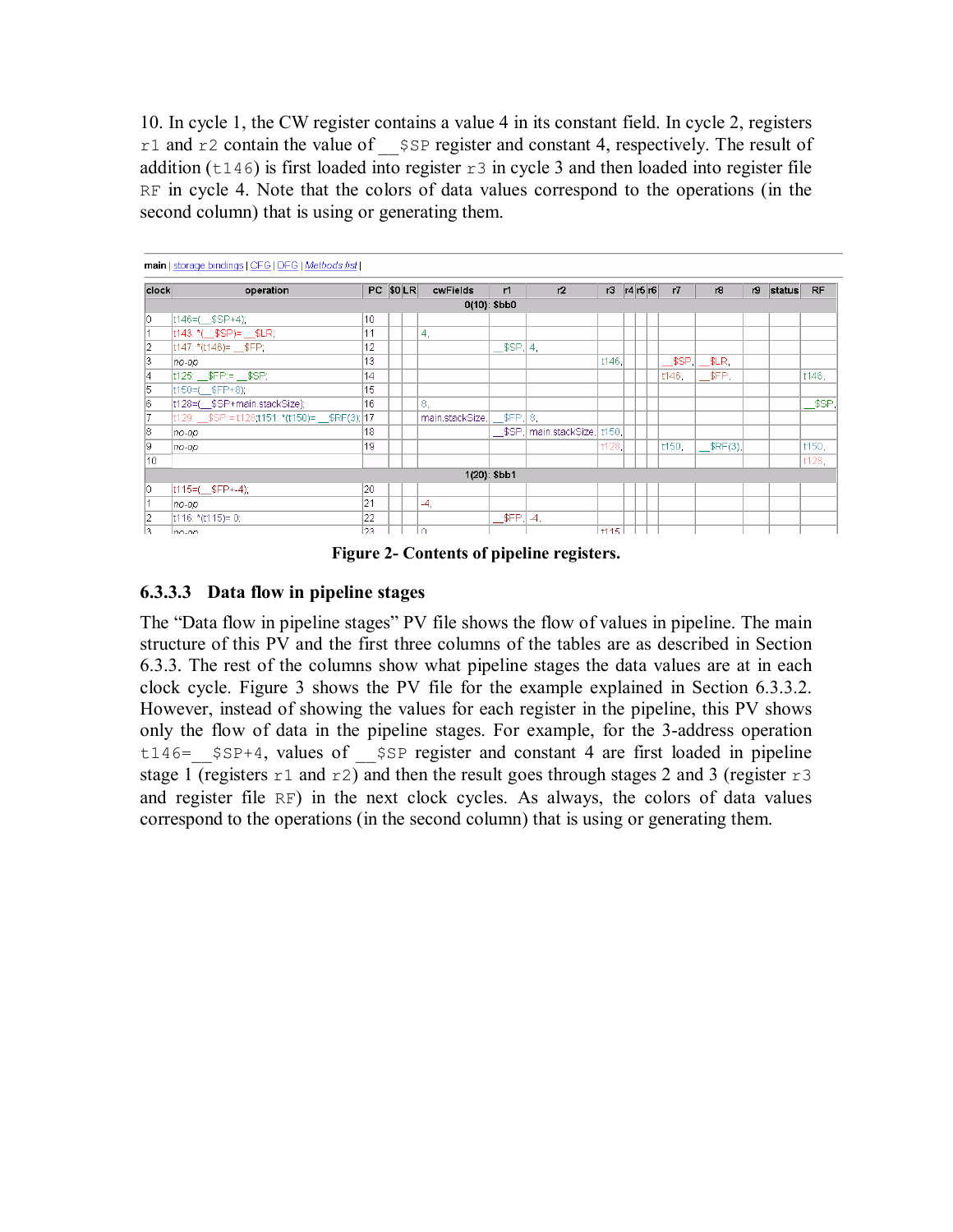| <b>clock</b> | operation                                       | 0   | 1                        | 2 | 3       |
|--------------|-------------------------------------------------|-----|--------------------------|---|---------|
|              | $O(10)$ : \$bb0                                 |     |                          |   |         |
| lo.          | t146=( \$SP+4);                                 | 10  |                          |   |         |
| $\vert$ 1    | $t143$ : $*($ \$SP)= \$LR:                      | 11  | 4,                       |   |         |
| 2            | $ t147;$ *(t146)= $$FP;$                        | 12  | $$\mathsf{SSP4}$$        |   |         |
| 3            | no-op                                           | 13  | t146 __\$SP __\$LR       |   |         |
| 4            | $ t125 $ $ t125 $ $ t125 $                      | 14  | $t146$ $E$ FP            |   | t146,   |
| 5            | $ t150=($ \$FP+8):                              | 15  |                          |   |         |
| 16           | t128=( \$SP+main.stackSize);                    | 16  | 8.                       |   | – \$SP, |
| 17           | $ t129:$ \$SP:= t128 t151: *(t150)= \$RF(3): 17 |     | __\$FP 8 main.stackSize  |   |         |
| 18           | по-ор                                           | 18  | t150 \$SP main.stackSize |   |         |
| I9.          | no-op                                           | 19  | t128 t150 \$RF(3).       |   | t150,   |
| 10           |                                                 |     |                          |   | t128.   |
|              | $1(20)$ : \$bb1                                 |     |                          |   |         |
| 10.          | $ t115=($ \$FP+-4);                             | 20  |                          |   |         |
| 1            | no-op                                           | 21  | -4,                      |   |         |
| 12           | $ t116 $ : *(t115)= 0;                          | 22  | $$FP-4$                  |   |         |
| l3.          | lnn_nn                                          | 23. | 11150                    |   |         |

#### main | storage bindings | CFG | DFG | Methods list |

**Figure 3- Data flow in pipeline stages.**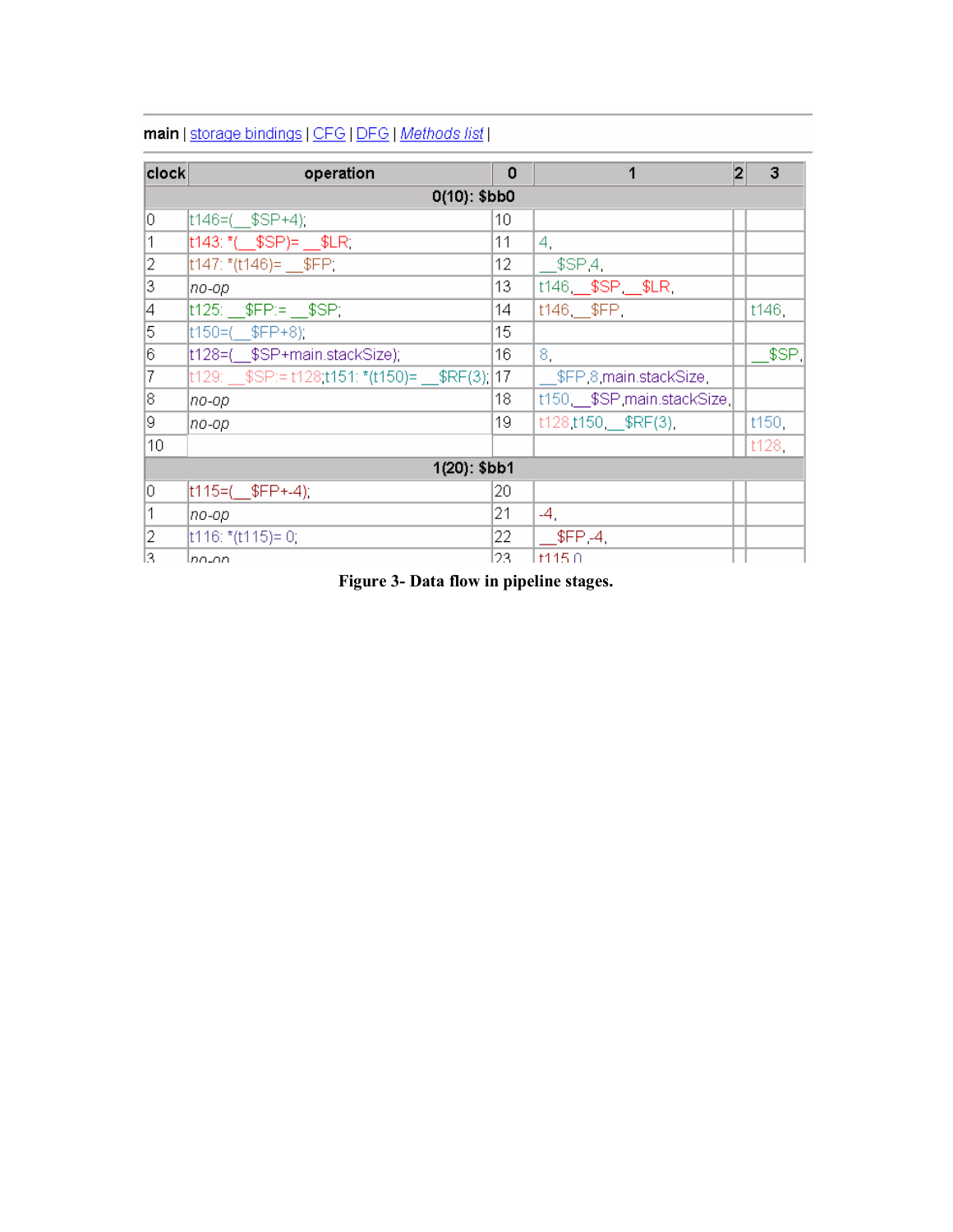### *6.4 Verilog outputs*

The NISC tool-set also generates Verilog description of NISC processors for simulation and synthesis. In the online tool, the simulatable version is available. Synthesizable version may be provided upon request.

| Verilog output files              |
|-----------------------------------|
| <b>CMEM 80 10.txt</b>             |
| Design.v<br><b>DMEM 32 10.txt</b> |

**Figure 4. List of Verilog files generated for datapath of Section 4.2.1** 

The generated files include: contents of control/data memory, and Verilog code for controller, datapath, memories, and RTL components. Figure 4 shows the list of Verilog files generated for datapath of Section 4.2.1. The CMEM\_80\_10.txt and DMEM 32 10.txt contain the content of the Control Memory and Data Memory respectively, and they are generated according to a given application C code. The numbers in their filenames show the word size and address width of the required memories. The content of DMem 32 10.txt may be empty if no global variable is defined in the program.



**Figure 5. Hierarchy of main modules in Design.v** 

The *Design.v* file contains all the Verilog modules needed for simulation of a NISC processor. The top module in the design is *NiscSystem* which contains *NiscWrapper* module. The *NiscWrapper* contains the NISC architecture, data memory, and control memory. To simulate the design, a simple testbench file must also be created. Figure 6 shows the Verilog code of a sample testbench for *NiscSystem*. The *NiscSystem* has two input ports (i.e. *clk* and *reset*) and one output port (i.e. *halt*). The testbench simply drives the *clk* signal and resets the processor for one cycle. Then, the execution of program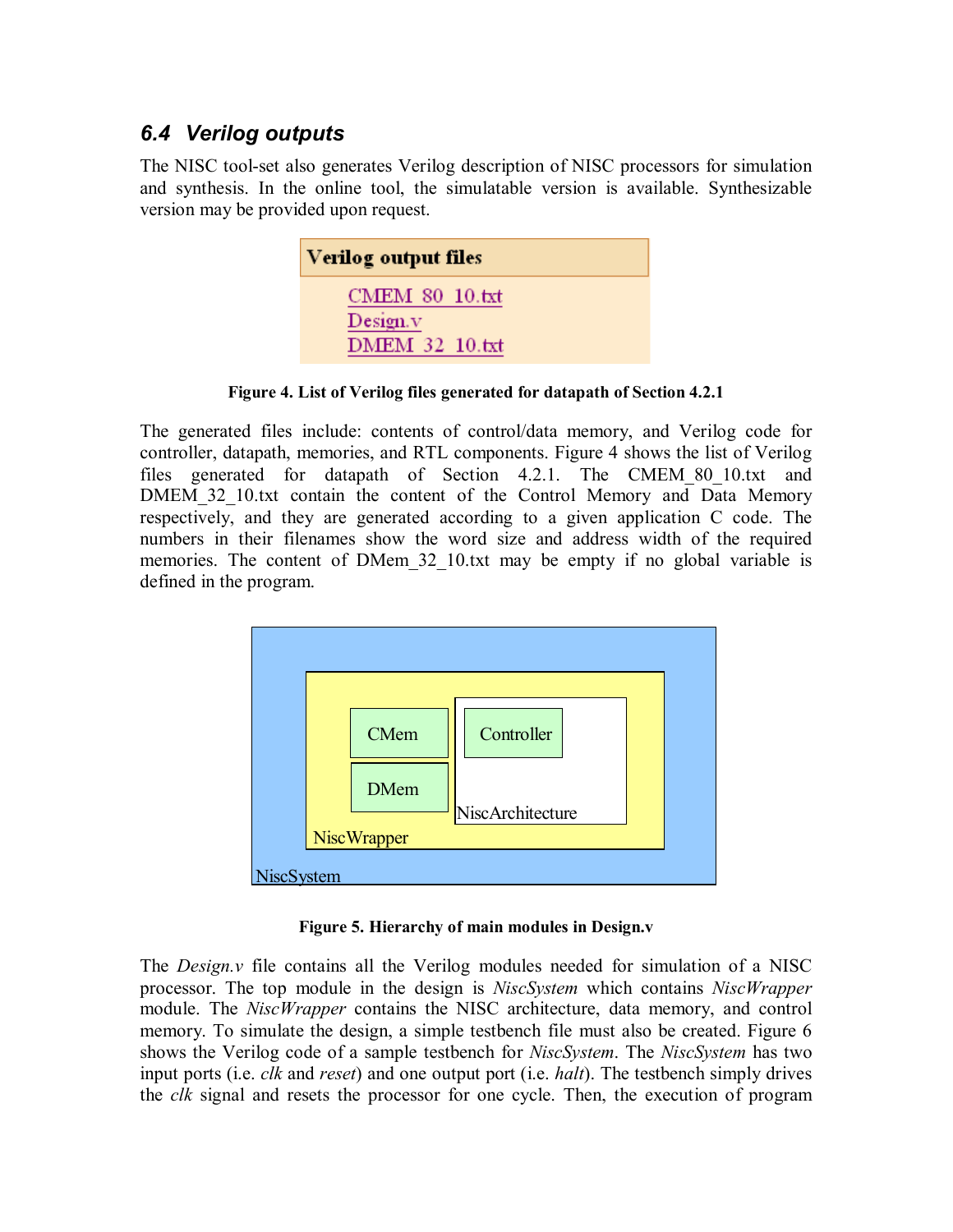starts. Finally, when the program finishes, the *halt* signal is set by the processor and simulation is terminated.

```
timescale 1ns/1ps
module testbench(); 
   parameter halfClk = 10; 
   parameter clock = 20; 
   reg clk; 
   reg reset; 
   wire halt; 
   integer clkCount; 
   NiscSystem u1 ( 
          .clk(clk), 
          .reset(reset), 
          .halt(halt) 
          ); 
   always begin 
     #halfClk clk=~clk; 
    if(clk == 1)clkCount = clkCount + 1; end 
   initial begin 
    clkCount = 0;clk = 0;reset = 0;
     #clock; 
    reset = 1; #clock; 
     reset=0; 
   end 
   always @(halt) begin 
    if(halt ==1) begin
       $display("Halt!!!!!!!!!!");
        $display("No. of cycles:%d", clkCount); 
        $finish; 
     end 
   end 
endmodule
```
**Figure 6- A sample test bench for simulation of NISC processors.** 

During simulation the trace of the Program Counter (PC) and memory read/write operations are displayed on the screen of the simulator tool. When simulation finishes, the final content of data memory is dumped into a text file called DMEM 32\_10\_dump.txt. Currently, the dumped file is used to check the correctness of produced results. The global variables defined in the C program are usually used to store